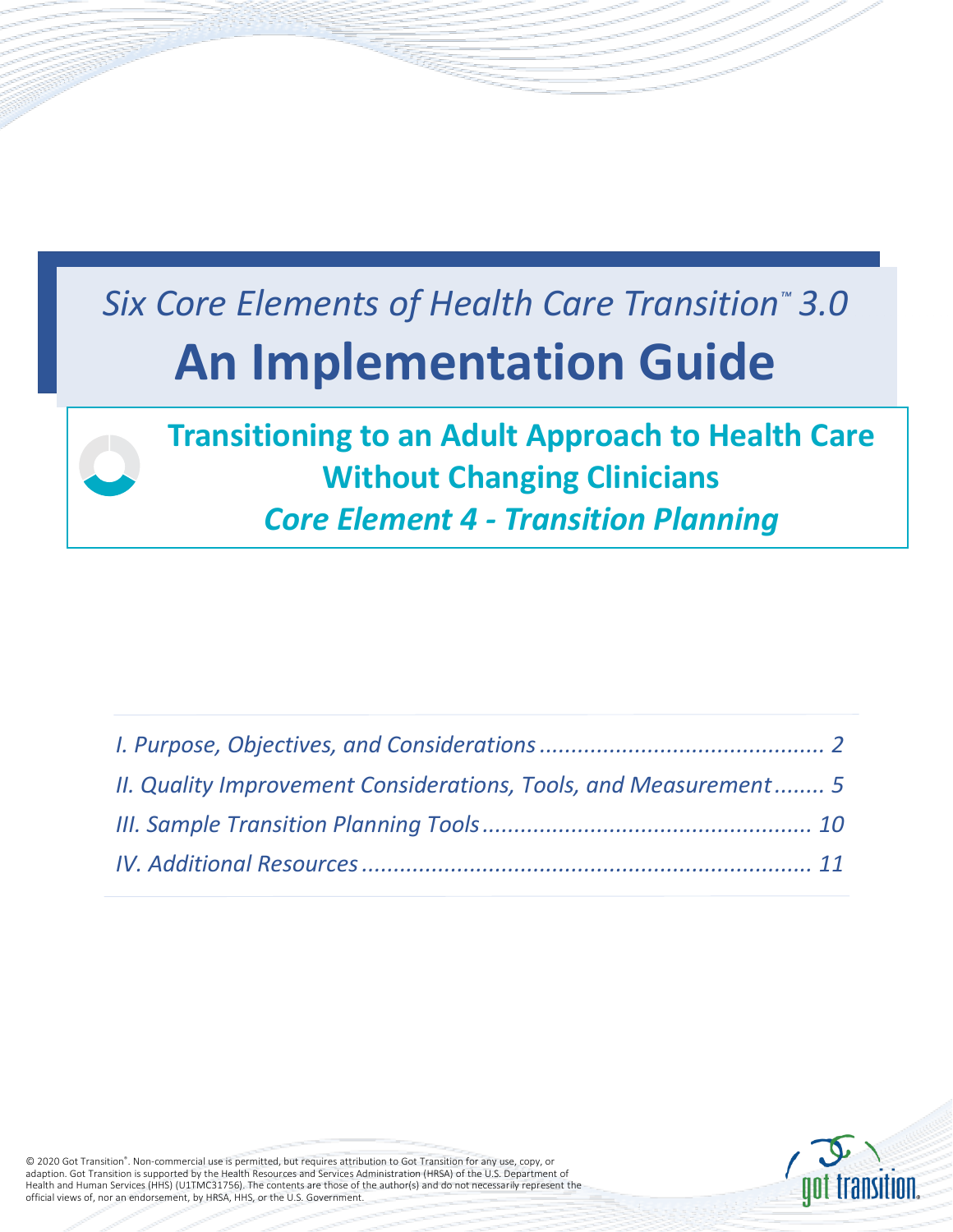# *I. Purpose, Objectives, and Considerations*

# <span id="page-1-0"></span>Purpose

Transition planning is the fourth element in the Six Core Elements of Health Care Transition™ (HCT). Planning for transition should be accomplished in collaboration with youth/young adults and parents/ caregivers beginning in early adolescence and continuing until the young adult demonstrates ability to manage their health and health care. Transition planning encompasses several ongoing activities that are intended to build health literacy and independent self-care skills; assist in preparing for changes that happen at age 18; and guide the selection of new adult subspecialty clinicians, if needed, taking cultural preferences into account. In addition, addressing the legal issues of supported decision-making should be a part of this planning, if needed. *[See sample transition plans of care and medical summary and emergency](#page-9-0)  [care plans in Section III.](#page-9-0)*

# **Objectives**

*Develop* and regularly update the plan of care, including readiness assessment findings, youth/young adults' goals and prioritized actions, medical summary and emergency care plan, and, if needed, legal documents.

*Prepare* youth/young adult and parent/caregiver for an adult approach to care, including legal changes in decision-making and privacy and consent, self-advocacy, and access to information.

*Determine* need for decision-making supports for youth/young adult and make referrals to legal resources.

*Plan* with youth/young adult and parent/caregiver for optimal timing of transfer from pediatric to adult specialty care, if needed.

*Provide* linkages to insurance resources, self-care management information, and community support services.

*Obtain* consent from youth/young adult/parent/caregiver for release of medical information.

*Take* cultural preferences into account throughout transition planning.

# **Considerations**

#### **CONTENT**

*What information should be considered in developing a plan of care for transition?*

**Below are some questions and ideas to think about.**

- *Does the practice already have a plan of care template and/or an HCT plan of care template? If the practice has a transition plan of care template, does it encompass some or all of the objectives listed above?*
- *At what age will the plan of care for transition be developed with youth/young adults and parents/caregivers and how often it will be updated?*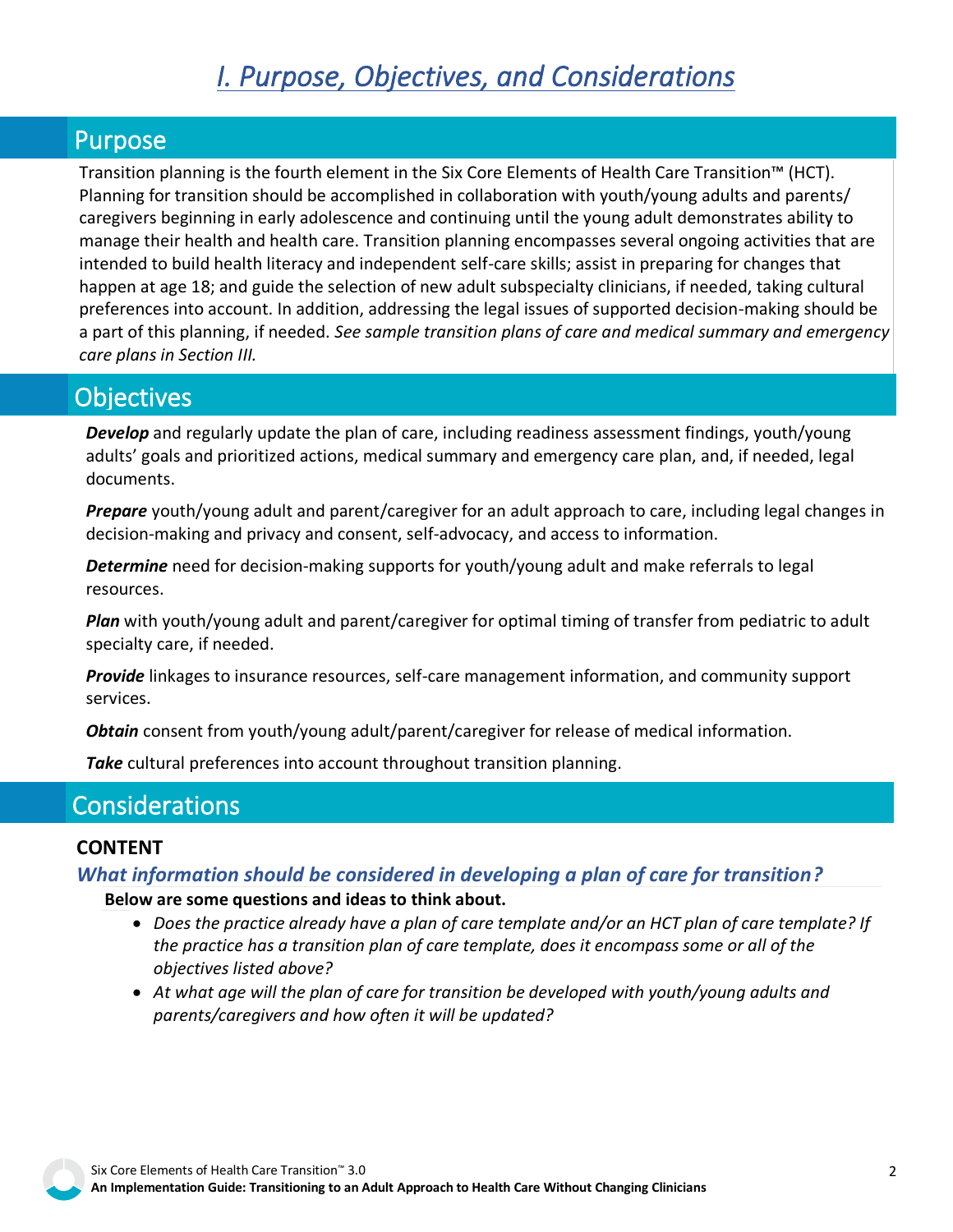# *What issues should be considered in creating a medical summary and emergency care plan that is shared with the youth/young adult and parents/caregivers?*

#### **Below are some questions and ideas to think about.**

- *Does the practice have a medical summary template in its EMR or a way to create a medical summary within its EMR?*
- *Does the practice have an emergency care plan template available, or will the practice use another available template? (see Got Transition's template or those created by the American College of Physicians Subspecialty Society in Section III.)*
- *What is the key information needed in the medical summary and emergency care plan?*
- *Is the emergency care plan incorporated into the medical summary or is it a separate document, such as an asthma or sickle cell emergency care plan?*
- *Note: Include special non-medical information in the medical summary that the youth/young adult/parent/caregiver would want a new subspecialty adult clinician, if needed, to know about them (e.g., they are excellent at drawing or playing baseball). This information can assist new clinicians to make a connection and engage the young adult during the first visit.*

# *When does the practice begin offering time alone with the youth/young adult without the parents/caregivers present in the visit to foster independence in medical decisionmaking if supported decision-making documents are not needed?*

#### **Below are some questions and ideas to think about.**

- *What does the practice offer youth/young adults and parents/caregivers to inform them of the timing and importance of time alone?*
- *Does the practice's approach and information shared align with the Bright Futures Guidelines from the American Academy of Pediatrics?*

# *What changes should the practice put in place to implement an adult model of care with their patients, starting at age 18?*

#### **Below are some questions and ideas to think about.**

- *Does the practice explain to youth/young adults and parents/caregivers, prior to age 18, the changes that will take place in terms of privacy and consent at age 18? (See Got Transition's Turning 18: What it Means for Your Health in Section IV)*
- *What safeguards are in place to ensure that patients, ages 18 and older, have sole access to their medical information unless they authorize otherwise?*
- *When and how does the practice discuss with youth/young adults and parents/caregivers the need for legal decision-making support, if needed?*
- *What does your practice offer to youth/young adults and parents/caregivers to consider if there is a need for supported decision-making and how to begin the legal process, if needed? For more information about resources, see the [National Resource Center for Supported Decision-](http://www.supporteddecisionmaking.org/)[Making](http://www.supporteddecisionmaking.org/) and [The Arc.](https://thearc.org/)*
- *Does your practice have current information available to youth/young adults/parents/ caregivers on adult specialty care practices and other community support services for youth transferring out of pediatric specialty care?*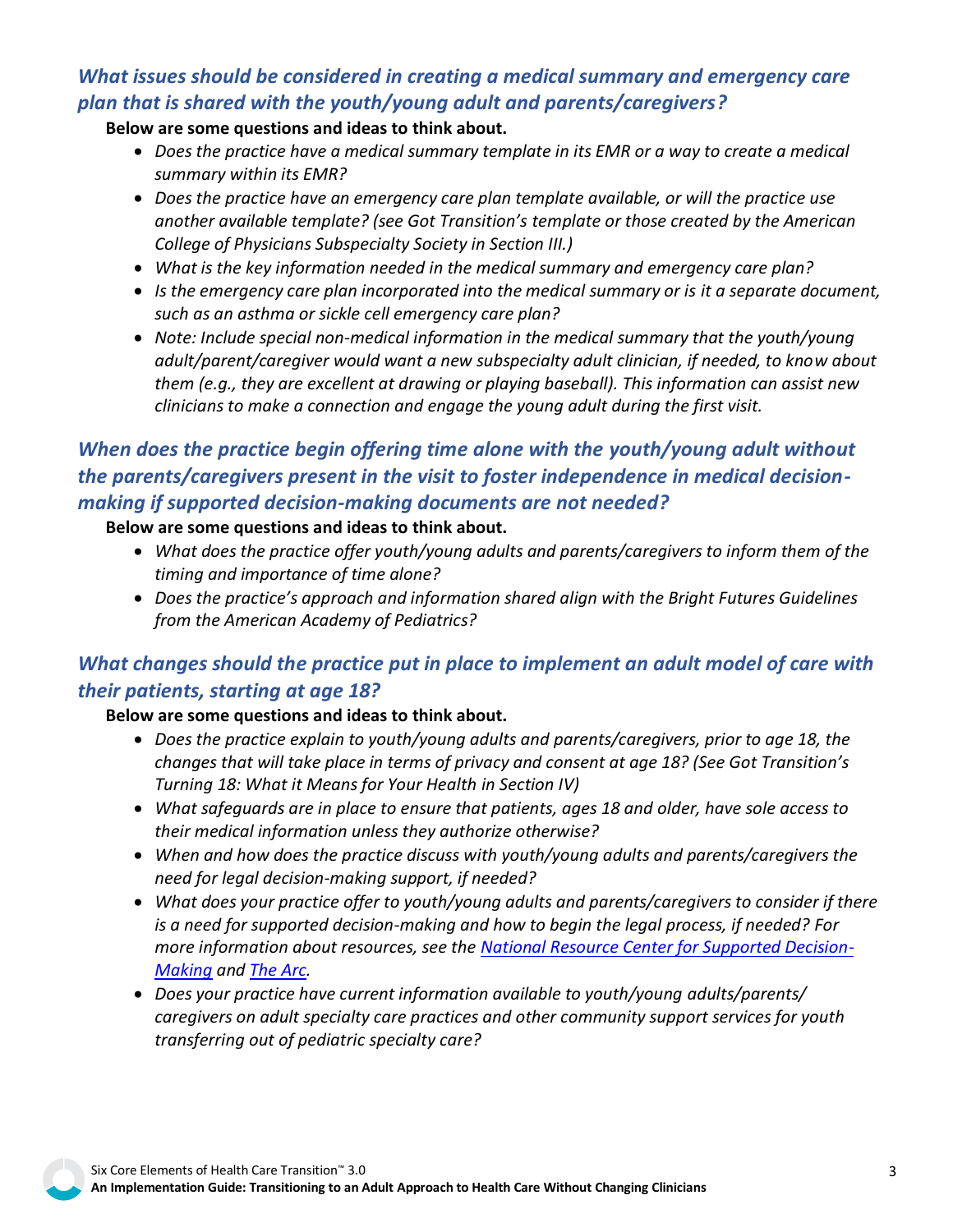# **PROCESS**

# *What is the process to implement a transition plan of care?*

**Below are some questions and ideas to think about.**

- *Does the practice have a process to create and update a plan of care with HCT goals and action steps?*
- *Who will generate the HCT plan of care goals with the youth/young adults/parents/caregivers, utilizing the needed skills identified in the transition readiness assessment?*
- *Who will address the needed education on the identified skill gaps with the youth/young adults and parents/caregivers?*
- *How will the education sessions be documented in the medical record?*
- *Create a written document to describe the clinic approach to implement the process outlined above.*
- *Educate all team members/staff about the process.*

## *What is the process to implement a medical summary and emergency care plan?*

#### **Below are some questions and ideas to think about.**

- *Is the medical summary and emergency care plan built from the EMR data or is it a template that needs to be completed? If the latter, who is responsible for adding it to the EMR?*
- *Who is responsible for completing the medical summary and emergency care plan and keeping it up to date?*
- *How will the practice share the medical summary and emergency care plan with youth/young adults and parents/caregivers (i.e., discuss at the visit or send it to the youth/young adult/ parent/caregiver before an annual visit to review during the visit)?*
- *Create a written document to describe the clinic approach to implement the process outlined above.*
- *Educate all team members/staff about the process.*

# *What is the process to implement key issues around confidentiality and legal decisionmaking?*

#### **Below are some questions and ideas to think about.**

- *What process does the practice have in place to start offering youth/young adults time alone without the parent/caregiver present in the room to foster independence in medical decisionmaking if supported decision-making is not needed?*
- *When and who will address the need for legal decision-making with the youth/young adult and parent/caregiver and offer resources, if needed?*
- *Who in the practice is responsible for explaining what an adult model of care is to the youth/young adult and parent/caregiver by the time the youth/young adult turns 18?*
- *What processes will the practice implement to provide an adult model of care for youth, starting at age 18? For example, to demonstrate the changes that occur in confidentiality and consent, should all youth/young adults who do not need a legal decision-making document be asked to sign a HIPAA form if they come to the visit with their parent/caregiver when they are age 18 or older?*
- *Create a written document to describe the clinic approach to implement the processes outlined above.*
- *Educate all team members/staff about the process.*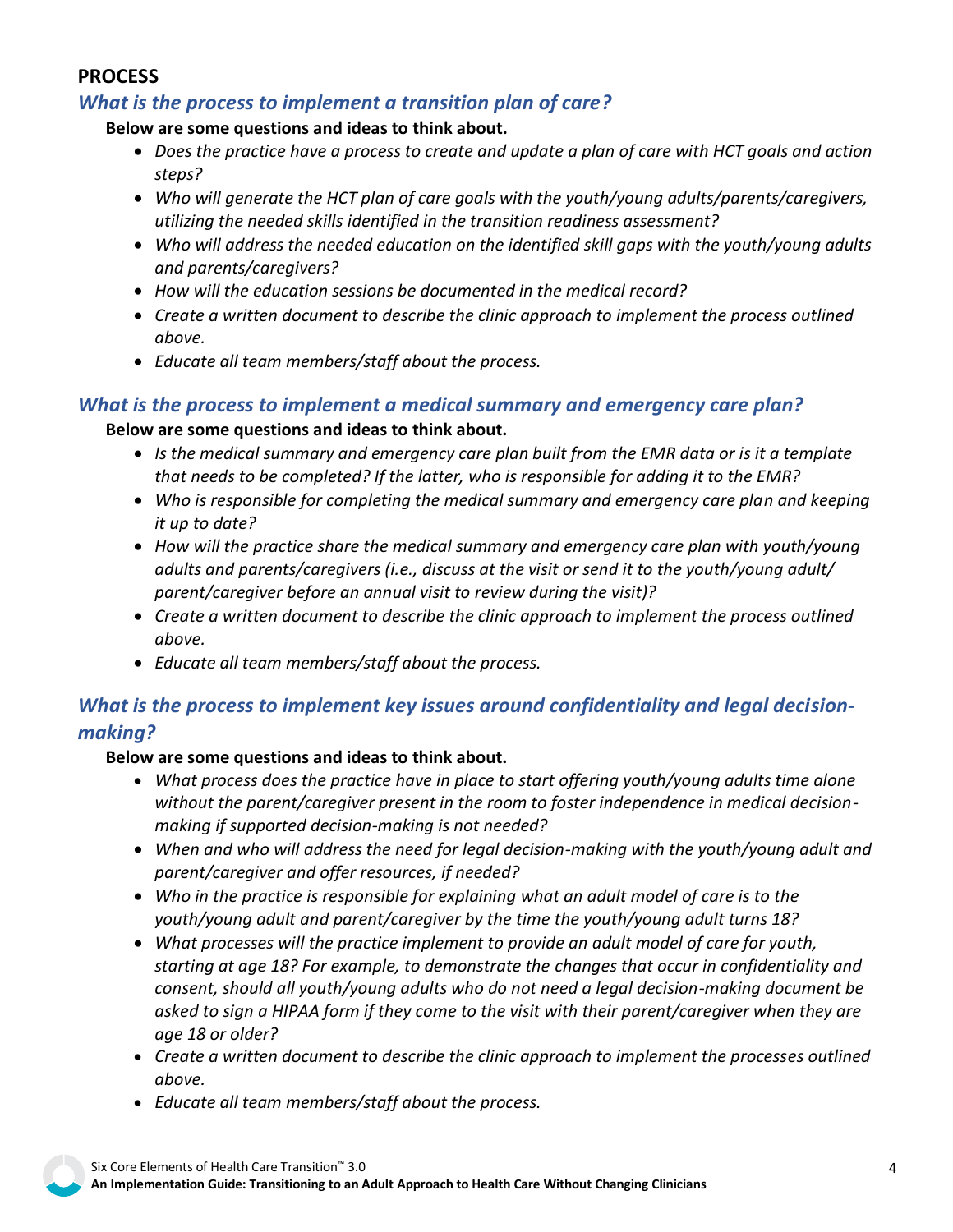# <span id="page-4-0"></span>Quality Improvement Considerations

*What should be thought about when forming a team?* (See *Successful Teams* in the *[QI Primer](https://gottransition.org/6ce/quality-improvement-primer)*)

- Include a representative from all areas of your practice
- Include a youth/young adult/parent/caregiver whenever possible
- Depending on what you are aiming to improve, consider any ad hoc members you might need (e.g., information services, lab, pharmacy, supply distribution, etc.)
- Schedule meetings or huddles

# *What is the Model for Improvement?*

The Model for Improvement (see *Model for Improvement* in the *[QI Primer](https://gottransition.org/6ce/quality-improvement-primer)*) is an approach to process improvement, developed by Associates in Process Improvement, which helps teams accelerate the adoption of proven and effective changes. The figure here illustrates the three questions that make up the Model for Improvement. This is a simple but robust model widely used for improvement in many industries, including health care.



*Adapted from Langley GL, et al. The Improvement Guide: A Practical Approach to Enhancing Organizational Performance, 2nd ed. San Francisco: Jossey-Bass Publishers, 2009.*

As you continue to work through this document and the Six Core Elements, you will find that the QI tools and other items below have been customized to each Element for each kind of practice. However, you will find the basic team considerations described above remain the same for most if not all of your QI work.

# Quality Improvement Tools

The most important QI tools to guide a team's improvement work include *Tools 1-5* listed below. Using these tools in the following order will increase your chances of success, but teams can make modifications as needed. For more information and examples, see *Tools for Improvement* in the *[QI Primer](https://gottransition.org/6ce/quality-improvement-primer)*.

- *Tool 1: An aim statement* is a fundamental element of this model and answers the question of what you are trying to accomplish.
- *Tool 2: Key driver diagrams* allow teams to visualize the relationship between the project aim and contributing factors, helping them determine key actions necessary to meet this aim.
- *Tool 3: Process flow maps* can help you visualize the steps in your change process.
- *Tool 4: The simplified failure mode and effects analysis* form helps teams recognize what problems might arise in each step of the process and think of possible solutions.
- *Tool 5: Plan-Do-Study-Act (PDSA) cycles* allow teams to trial and learn from their process changes. Using Tools 1-4 before initiating a PDSA cycle helps teams assess root causes before jumping to solutions.

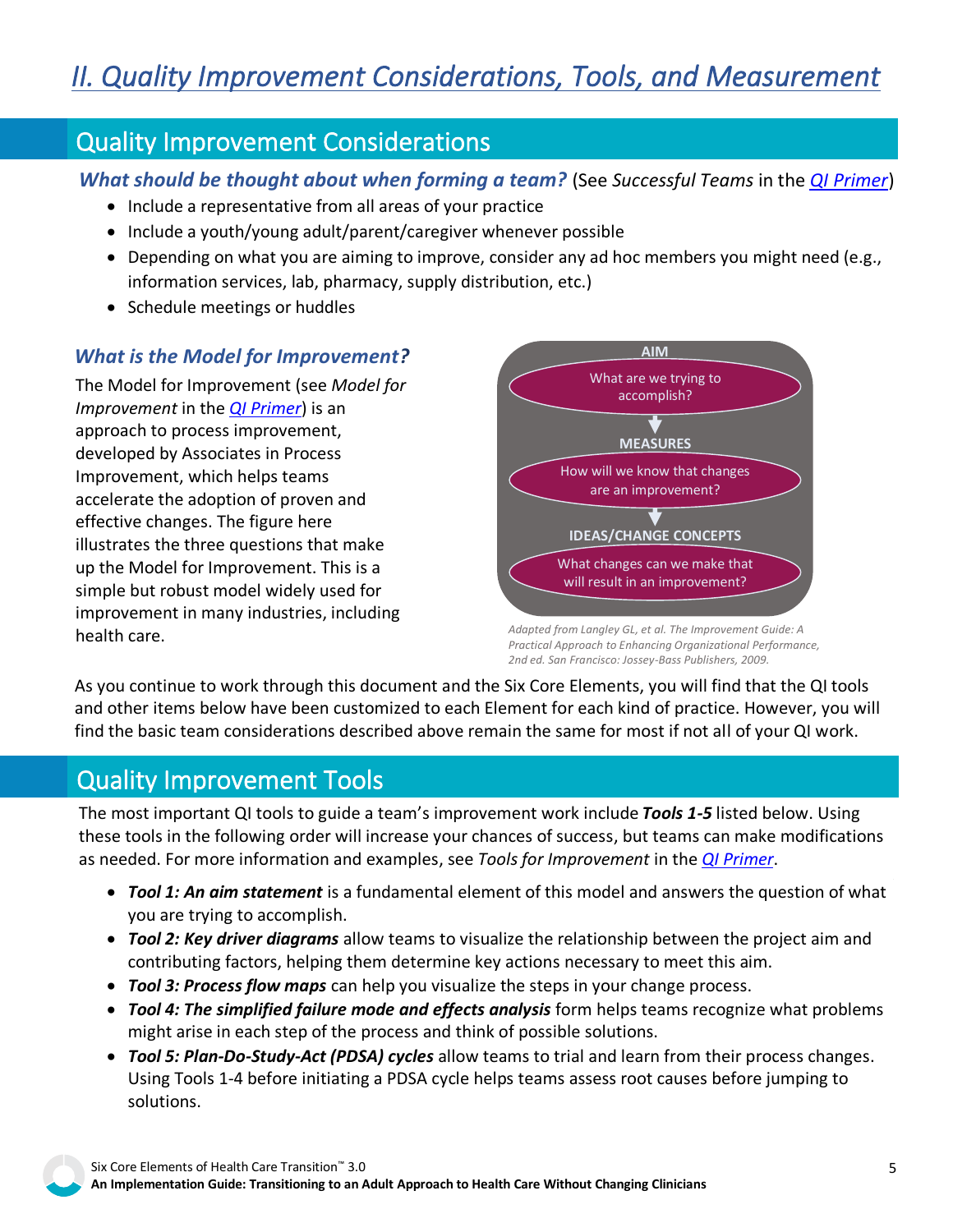# *Tool 1: Aim Statement*

The aim statement is a written statement that describes the improvement effort and includes the rationale for doing the work, the target population, the time period of the work, and measurable numeric goals. For more information and examples, see *Model for Improvement* in the *[QI Primer](https://gottransition.org/6ce/quality-improvement-primer)*.

## *Example Aim Statement*

We aim to improve care for patients with sickle cell disease by creating a transition plan. By [insert date], 85% of patients will have an updated medical summary and 85% of patients will have an emergency care plan.

# *Tool 2: Key Driver Diagram*

Key driver diagrams (KDDs) require teams to identify their theories or "key drivers" which lead to outcomes. They help teams see relationships and organize work, especially in complex systems. They are frequently used for analysis, organization, and communication to direct improvement work. For more information and examples, see *Tools for Improvement* in the *[QI Primer](https://gottransition.org/6ce/quality-improvement-primer)*.



*[Adapted from ST3P UP, a collaborative sponsored by Patient Centered Outcomes Research Institute® \(PCORI\) Award MCSC-1608-35861 Titled](https://www.pcori.org/research-results/2017/comparing-transitional-care-teens-and-young-adults-sickle-cell-disease-and)  A Comparative Effectiveness of Peer Mentoring Versus Structured Education Based Transition Programming For The Management Of Care Transitions In Emerging Adults With Sickle Cell Disease.*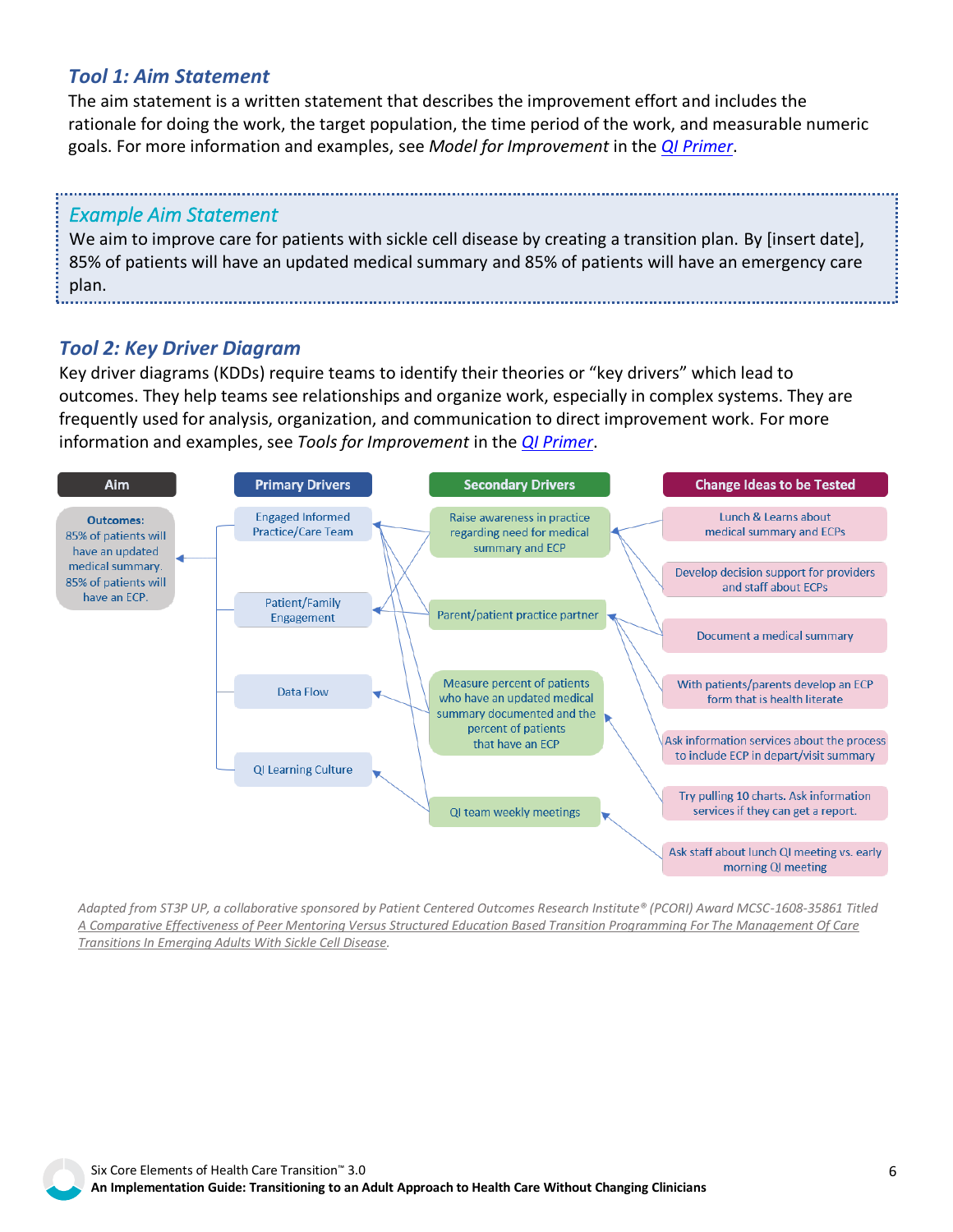#### *Tool 3: Process Flow Map*

A flow map is a visual display of the separate steps in a process placed in sequential order. It is extremely helpful in documenting different views of the same process. It can show the sequence of actions, materials/inputs entering and leaving the process, decision points, and people involved. Flow maps can be used to document steps in the process of either how things are or how things could be. Posting the flow map gives staff an opportunity to clarify the steps in the process and can uncover conflicting understandings. For more information and examples, see *Tools for Improvement* in the *[QI Primer](https://gottransition.org/6ce/quality-improvement-primer)*.



## *Tool 4: Simplified Failure Mode and Effects Analysis (sFMEA)*

Simplified Failure Mode and Effects Analysis (sFMEA) is a proactive method for evaluating a process to identify where and how it might fail and to assess the relative impact of different failures, in order to identify the parts of the process that are most in need of change and help generate ideas to prevent those possible failures. This is a good companion to the flow map – a flow map lets you see the process as it is, and the sFMEA helps you look more closely to identify breakdowns. The example below has a few solutions filled in, to illustrate how teams might start completing an sFMEA. For more information and examples, see *Tools for Improvement* in the *[QI Primer](https://gottransition.org/6ce/quality-improvement-primer)*.



*Adapted from the copyrighted Simplified Failure Mode Effects Analysis Worksheet (sFMEA) from Cincinnati Children's Hospital Medical Center. This version of the sFMEA has been modified and has been reprinted with permission.*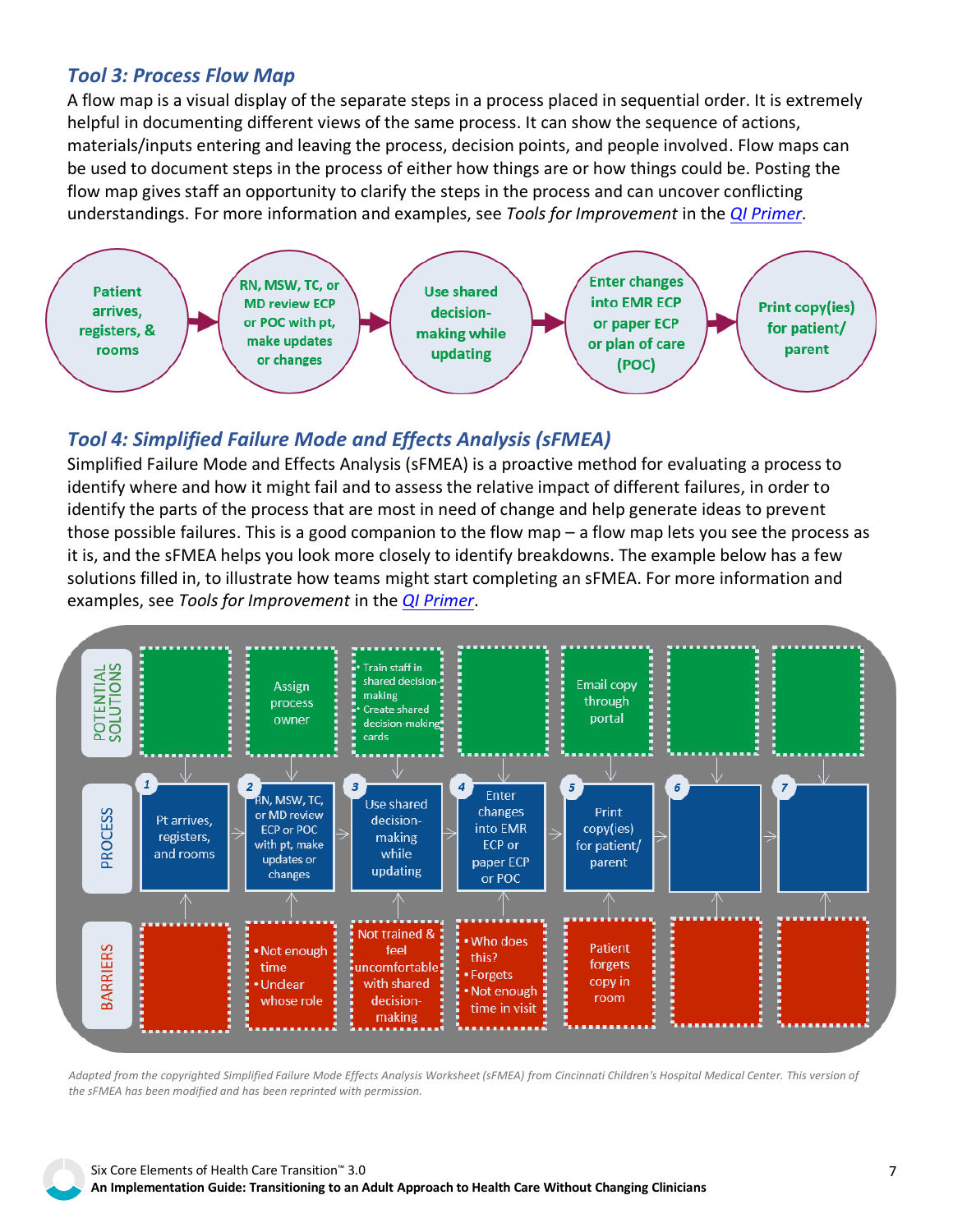## *Tool 5: PDSA Cycles*

PDSA cycles are a structured test of a process change. These are meant to be done rapidly, for example one patient, one afternoon, with one doctor. To accelerate learning and improvement, small tests with reflection allow for change ideas to be adapted, adopted, or abandoned easily within busy healthcare settings. Learning to do rapid cycle testing is key to keeping the momentum going; it is not necessary to schedule a full separate meeting, just a quick huddle allows teams to plan the next cycle. For more detailed explanation and a blank form, see *Model for Improvement* in the *[QI Primer](https://gottransition.org/6ce/quality-improvement-primer)*. This effort includes:

- **Plan** the test: who, what, where, when;
- **Do** try the change and observe what happens;
- **Study** reflect on what was learned from the test; and
- **Act** decide next steps based on the reflection.

# *Examples of Ideas to Test*

- Test the plan of care form (content) on one patient
- Make a mock portable medical summary and test on one patient
- Test an informational flyer about the adult approach to care at age 18 on one patient



*Adapted from AHEC QI 101, a Quality Improvement course sponsored by Charlotte Area Health Education Center.*

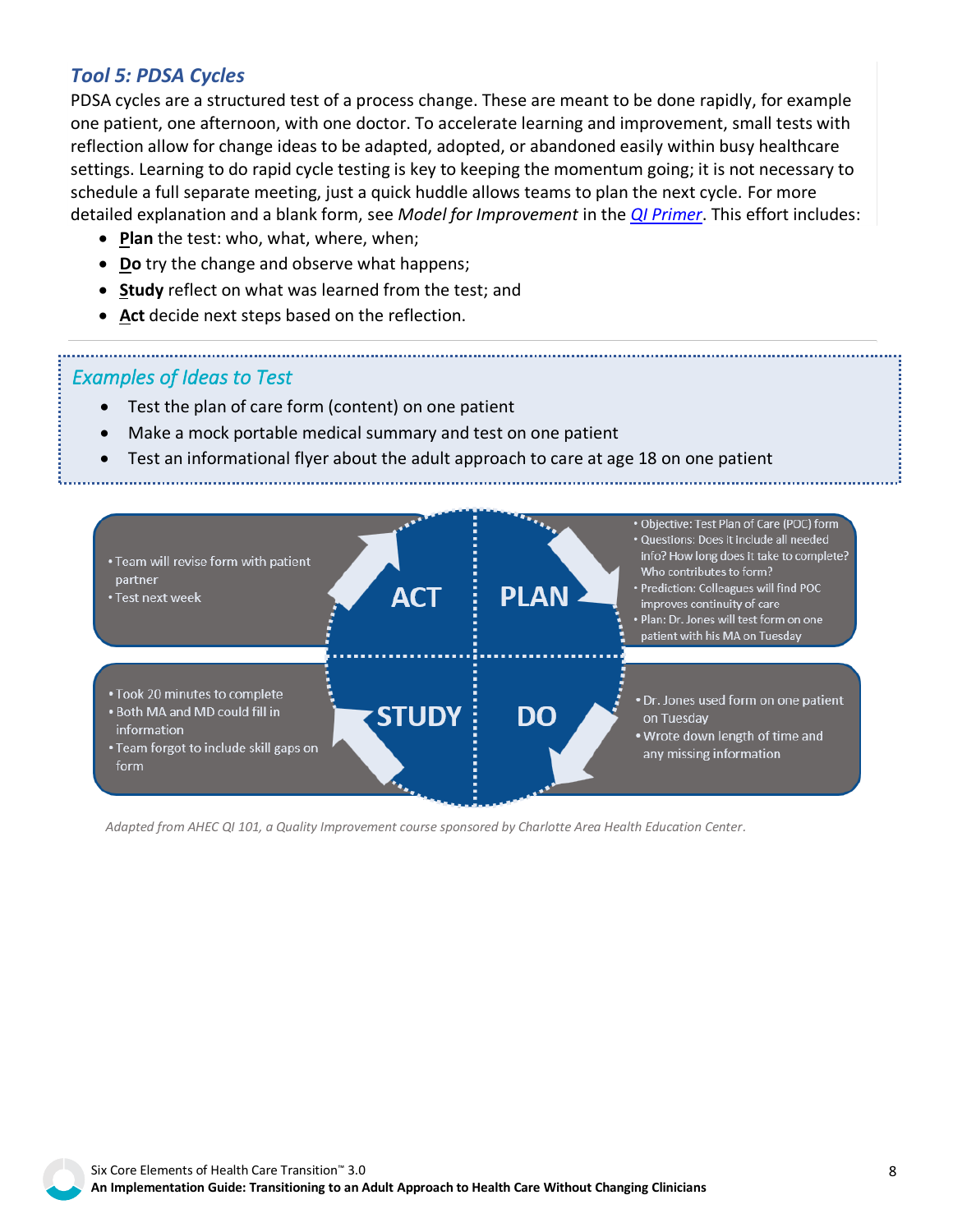# Quality Improvement Measurement

progress of specific core elements or the overall HCT process. For more information and examples, see<br>*Measuring for Improvement* in the <u>QI Primer</u>. This step will sometimes be informal, while other situations will require a more formal process. Tracking your progress can be as simple as using a check sheet for a short period of time or a more formal use of a run chart which displays improvement over time. Specifically, the Current Assessment of HCT Activities or the HCT Process Measurement Tool in the Six Core Elements package can be used by teams to track *Measuring for Improvement* in the *[QI Primer](https://gottransition.org/6ce/quality-improvement-primer)*.

## *Example Data Collection Check Sheet*

- $\Box$  Track for 1 week the number of patients given a plan of care or emergency care plan.
- $\Box$  Track the number of documents left in the room or found in the trash.
- $\Box$  Call 5 patients and ask if they have used the emergency care plan and if so, in what setting.

|                       | Mon | Tues | Wed | <b>Thurs</b> | Fri |
|-----------------------|-----|------|-----|--------------|-----|
| # pts given Care Plan |     |      |     |              |     |
| # forms left in trash |     |      |     |              |     |
| # pts confirm ECP use |     |      |     |              |     |

Data display is important for teams to assess the impact of the changes they are making. In QI, run charts are most often used. Run charts are a dynamic display of data over time. They require no statistical calculations and should be easily understood. Use a clear title. Data points are plotted around a median line. When possible, adding annotations to the chart to explain when certain changes were introduced can make the chart more informative and robust.



# Sustain & Spread

For strategies on how to sustain and spread your work, please see Steps 6 and 7 in *[How to Implement the](https://gottransition.org/6ce/how-to-implement)  [Six Core Elements of Health Care Transition](https://gottransition.org/6ce/how-to-implement)*.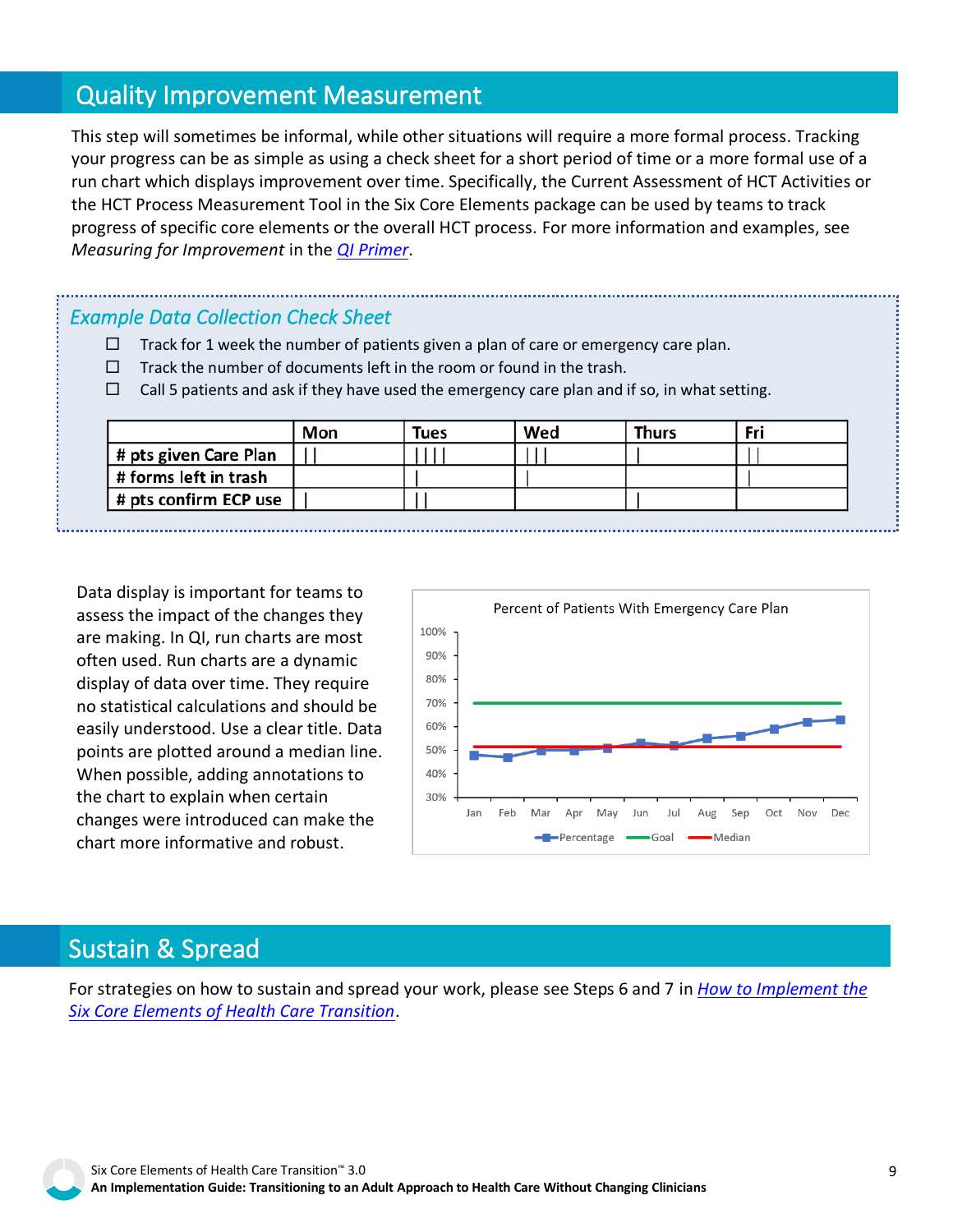# *III. Sample Transition Planning Tools*

# <span id="page-9-0"></span>*Sample Transition Planning Tools from the Six Core Elements of HCT*

- Sample plan of care from Got Transition's "Transitioning to an Adult Approach to Health Care Without Changing Clinicians" *(click [here\)](https://gottransition.org/6ce/staying-plan-care)*
- Sample medical summary and emergency care plan from Got Transition's "Transitioning to an Adult Approach to Health Care Without Changing Clinicians" *(click [here\)](https://gottransition.org/6ce/staying-medical-summary-emergency-plan)*

#### *Sample Wellness Plan for School Health Settings*

• Sample wellness plan from Mary's Center's school mental health program *(click [here\)](https://gottransition.org/resource/sample-wellness-plan-mentalhealth-maryscenter)*

# *Sample Transition and Care Policies/Guides for Youth/Young Adults with Specific Conditions*

- Sickle cell disease SMART Phrase incorporating a medical summary into a transfer letter (*click [here](http://gottransition.org/resource/sample-transfer-letter-smartphrases-scd)*)
- Additional condition-specific medical summaries from the American College of Physicians (*clic[k here](https://www.acponline.org/clinical-information/high-value-care/resources-for-clinicians/pediatric-to-adult-care-transitions-initiative/condition-specific-tools)*)

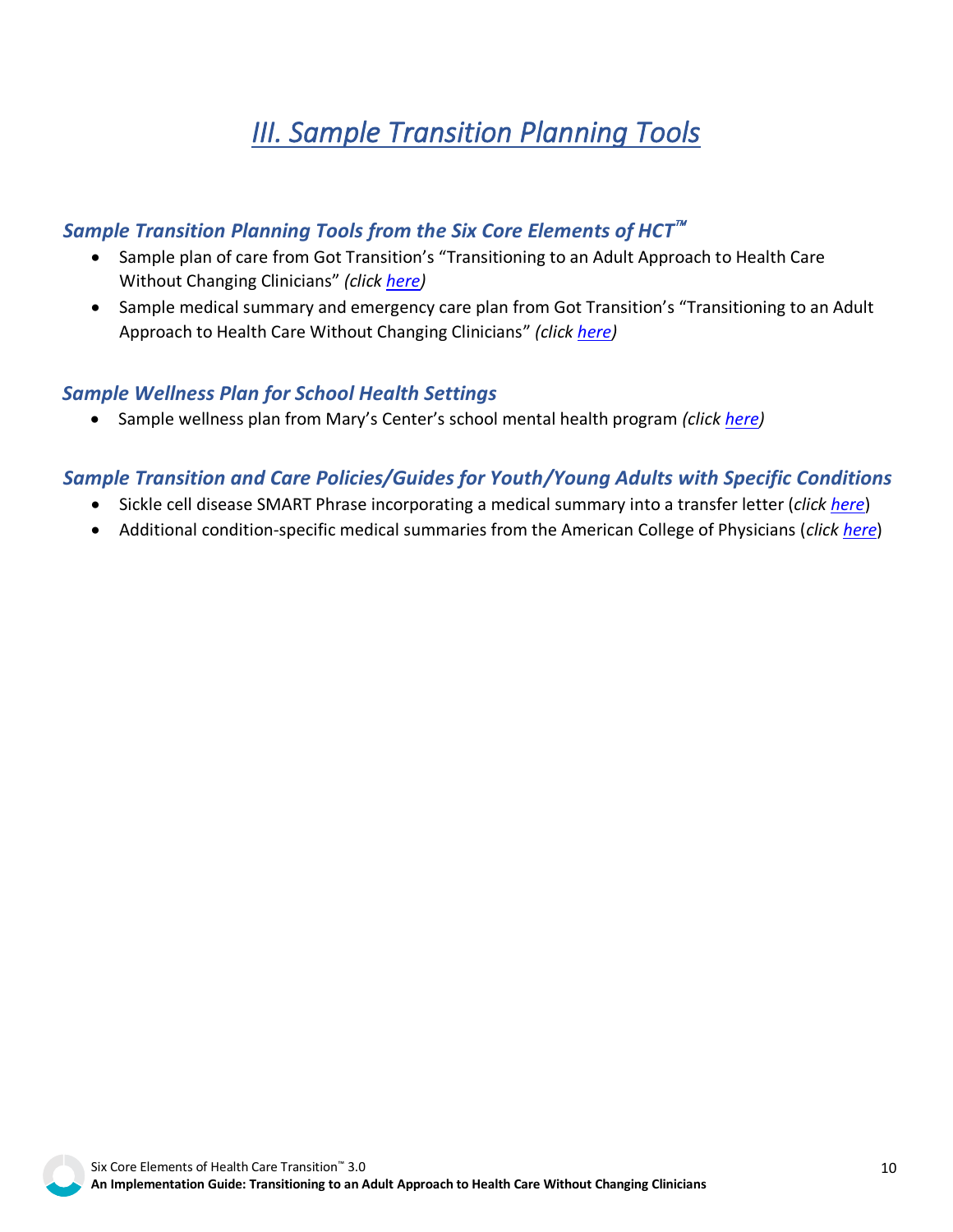# *IV. Additional Resources*

- <span id="page-10-0"></span>• Turning 18: What It Means for Your Health (*click [here](https://gottransition.org/resource/turning-18-english)*)
- Health Care Transition Timeline for Youth and Young Adults (*click [here](https://gottransition.org/resource/hct-timeline-youth-young-adults)*)
- Health Care Transition Timeline for Parents/Caregivers (*click [here](https://gottransition.org/resource/hct-timeline-parents-caregivers)*)
- Online Quiz for Youth/Young Adults: Are you ready to transition to adult health care? (*click [here](https://gottransition.org/youth-and-young-adults/hct-quiz.cfm)*)
- Online Quiz for Parents/Caregivers: Is your child ready to transition to adult health care? (*click [here](https://gottransition.org/parents-caregivers/hct-quiz.cfm)*)
- Setting up the "Medical ID" Feature on Apple's Health App and on Android Phones (*click [here](https://gottransition.org/resource/setting-up-medical-id-smartphones)*)
- Questions to Ask Your Doctor About Transitioning to Adult Health Care (for Youth and Young Adults) (c*lick [here](https://gottransition.org/resource/hct-questions-ask-doctor-youth)*)
- Questions to Ask Your Child's Doctor About Transitioning to Adult Health Care (for Parents and Caregivers) (*click [here](https://gottransition.org/resource/hct-questions-ask-doctor-parents)*)
- A Family Toolkit: Pediatric-to-Adult Health Care Transition (*click [here](https://gottransition.org/resource/hct-family-toolkit)*)